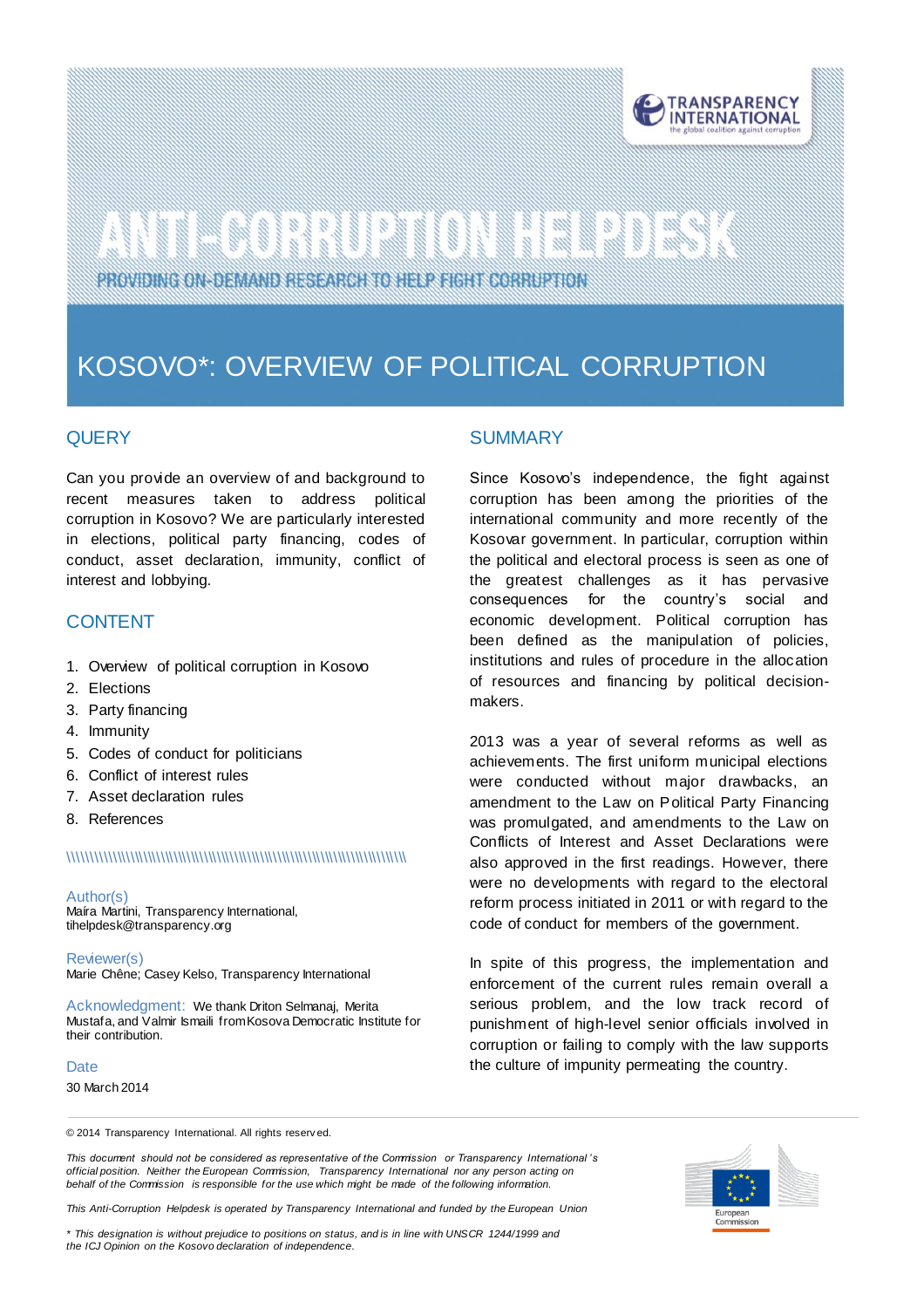#### 1. OVERVIEW OF POLITICAL CORRUPTION IN KOSOVO

#### **Background**

After years under Serbian rule, an armed conflict led by the Kosovo Liberation army emerged in 1998. The war ended with a NATO military intervention in the following year. Between 1999 and 2008, NATO forces and a United Nations interim administration mission administered the territory (Bertelsmann Foundation 2014).

Kosovo became independent in 2008, and is slowly taking over the responsibilities over its governance. The mission of the International Civilian Office (ICO), tasked with supervising the country's independence, finished in 2012, but the country has received support from the European Union particularly to strengthening the rule of law (i.e. European Union Rule of Law Mission – EULEX) as well as of international organisations to ensure the democratic process happens in fair and free manner (Freedom House 2013). Kosovo still struggles to stabilise its relationship with Serbia and to fully exercise control over Serb-majority regions, although 2013 saw many positive developments in this regard (European Commission 2013).

The country features among the poorest countri es in the world, with 30 per cent of the population below the poverty line and an unemployment rate close to 40 per cent. Kosovo's economic dependence on the international community results mainly from an underdeveloped industrial sector, insufficient investments and a large informal economy (Bertelsmann Foundation 2014; Freedom House 2013).

Corruption aggravates the situation. According to one of Kosovo's anti-corruption NGO Cohu (Stand Up) "corruption has made Kosovo almost impermeable for other businesses, except for those with political connections" (Bertelsmann Foundation 2014). In the last year, a series of protests against corruption and mismanagement have reached the streets of Pristina (Balkan Insight 2013; Deutsche Welle 2014). The fight against corruption is also one of the key criteria for Kosovo's European integration.

#### **Extent of corruption**

Corruption is one of the main challenges faced by Kosovo. The country ranked 111 out of 177 countries assessed in the Transparency International's 2013 Corruption Perceptions Index; with a score of 33 out of 100, its performance is the second worst among the Balkan countries, only better than Albania (Transparency International 2013a).

The World Bank Worldwide Governance Indicators also confirm Kosovo's poor performance in the control of corruption at a percentile rank of 30.14 (from 0 to 100), showing no significant improvement since 2003 when the first assessment was conducted (World Bank 2013).

Likewise, 46 per cent of respondents to the 2013 Global Corruption Barometer consider that corruption has increased a lot in the two years preceding the survey. Of the respondents 67 per cent see corruption as a serious problem in the country and 96 per cent believe corruption in the public sector remains a problem. In addition, close to 70 per cent of respondents state that the government's efforts to fight corruption in the country are ineffective (Transparency International 2013b).

#### **Political corruption in Kosovo**

Kosovo's efforts to improve good governance and fight corruption in the last years have brought positive results in some areas. The country has improved transparency in the budget process, improved the rules governing civil servants, enhanced public participation in decision-making and passed a new criminal code and a new criminal procedure code. In addition, a new anti-corruption strategy was adopted in 2013. Cooperation between anti-corruption and law enforcement bodies is still not ideal, but it has improved in the last years (European Commission 2013). Nevertheless, the challenges faced by the country to effectively curb corruption are many.

In addition to strengthening rule of law and ensuring the adequate prosecution and sanction of high-level public officials and politicians involved in corruption, Kosovo still has to ensure an adequate legal framework (and its effective implementation) to prevent members of the government of using their positions/ power for their own benefit.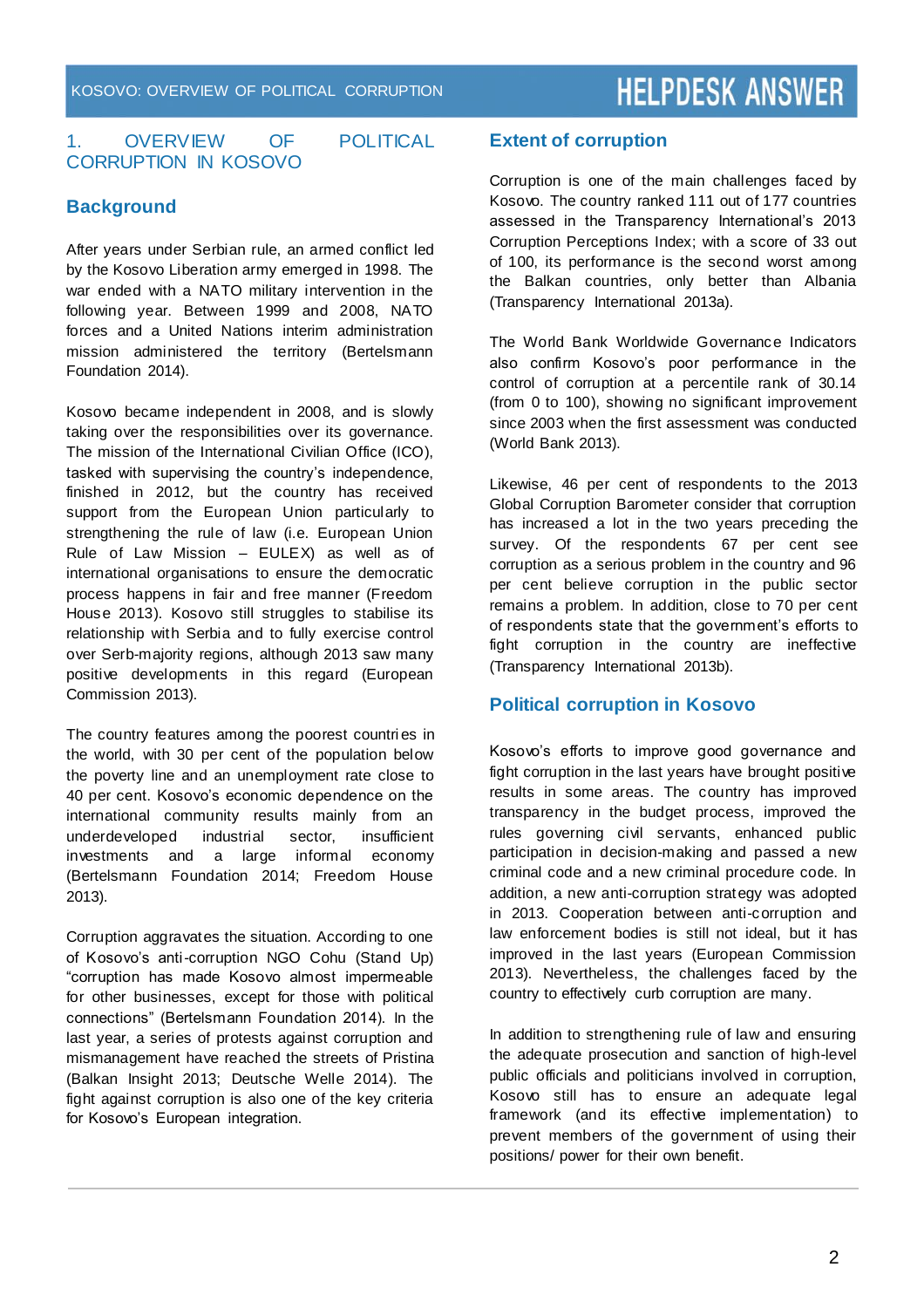#### KOSOVO: OVERVIEW OF POLITICAL CORRUPTION

### **HELPDESK ANSWER**

Within this framework, political corruption – defined as the manipulation of policies, institutions and rules of procedure in the allocation of resources and financing by political decision-makers, who abuse their position to sustain their power, status and wealth – may lead to the misallocation of resources and to biased decision-making (Transparency International 2009).

According to Transparency International's Global Corruption Barometer, close to 40 per cent of Kosovars believe that the country is run by a few big entities acting in their own interest. Political parties are perceived as the second most corrupt institution in the country (according to 75 per cent of respondents), only behind the judiciary (Transparency International 2013b).

Against this backdrop, the country needs to do more to fight political corruption, ensuring, for instance, that elections are conducted freely and fairly without abuses from the ruling party, that laws and regulations are decided based on the public interest and are not captured by specific interest groups, that parties do not receive illicit funding, and that the personal interests of officials do not collide with their functions, allowing them to extract rents from the state.

To tackle some of these concerns, a number of measures have recently been taken relating to elections, party financing, immunities, codes of conduct for politicians, conflicts of interest and asset declaration. This answer analyses Kosovo's progress in the regulation and implementation of these measures. Kosovo does not regulate lobbying activities; therefore this area is not included in the analyses.

#### 2. ELECTIONS

#### **Overview**

Kosovo's first democratic national elections took place in 2001. The first two parliamentary elections were administered by the Organisation [for Security](http://www.osce.org/)  [and Co-operation in Europe](http://www.osce.org/) (OSCE), and the second two were managed by the Kosovar authorities, but facilitated and monitored by international organisations such as OSCE and the International Foundations for Electoral Systems (IFES).

Elections so far have been seen to a certain degree as free and fair, but fraud and several irregularities have been a recurring concern (Bertelsmann Foundation 2014; OSCE 2007). For instance, during the 2007 elections, close to 15 per cent of respondents to a survey conducted by UNODC reported being asked to vote for a certain candidate or political party in exchange for money, goods or favour (UNODC 2011). In addition, reports have pointed to the fact that individuals involved in electoral fraud have not been punished (Freedom House 2013).

In 2011, the indirect presidential elections were also controversial. The Kosovo Assembly elected Behgjet Pacolli, but the Constitutional Court declared the election unconstitutional for not following the required procedures and a new president had to be appointed (Bertelsmann Foundation 2014).

Conflicts with the Serbian communities in the north of the country have also posed several challenges with regards to elections and effective governance. The 2013 municipal elections – the first uniform municipal elections that took place in the country, including municipalities in the northern region of Kosovo which are comprised of a Serb-majority – were thus considered a great achievement (European Union Election Observation Mission 2013).

To a certain extent, the elections were considered free and fair and occurred without major problems. Nevertheless, there is evidence of widespread votebuying in some regions as well as multiple voting, intimidation, photographs being taken of ballot papers during voting, among other criticisms (European Union Election Observation Mission 2013).

In the run-up to the parliamentary elections, which are supposed to happen in 2014, reform efforts regarding an electoral reform may finalise discussions initiated in 2011 when a temporary parliamentary committee was established. The country has not yet managed to reach an agreement, and the reform is still to be discussed in parliament. In addition, according to experts consulted within the framework of this answer, the electoral reform is unlikely to be substantial as key issues such as the creation of districts, and the establishment of direct presidential election are no longer being discussed.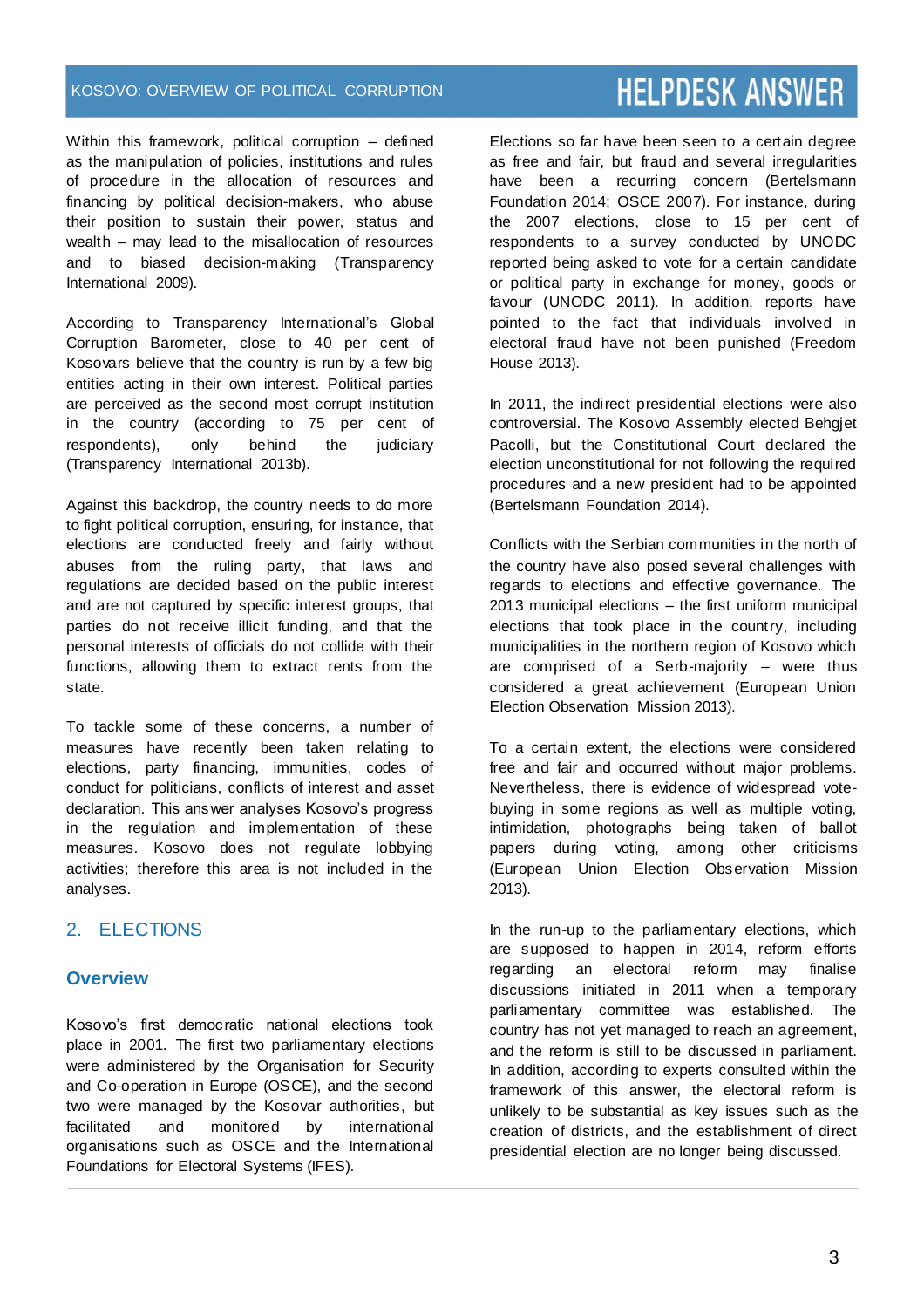#### **Legal framework**

The Constitution of Kosovo defines the basic principles and fundamental rights governing elections in the country. It also provides for the power structure and institutions relevant to elections. In addition, the Law on General Elections of 2008 also contains relevant rules, such as the eligibility criteria. All Kosovo citizens registered as voters are allowed to run for public office, with the exception of those who have been convicted of a criminal offence (including for corruption) in the previous three years (European Election Observation Mission 2013).

The laws governing elections are not adequate and according to several organisations, Kosovo still does not comply with international standards (European Commission 2013).

For example, the legal framework does not provide detailed rules on important issues, such as the counting, tabulation, certification of elections results, procedures for nullifying election, and notification of public events, among others. These issues are currently regulated by ad hoc rules issued by the Central Election Commission (CEC) prior to the elections, affecting the legal certainty and confidence in the process (European Union Election Observation Mission 2013).

#### **Election management and oversight**

The CEC is the permanent body responsible for the management, administration and oversight of the election process. It is comprised of a chair, appointed by the president from among judges of the Supreme Court for a term of seven years, and 10 members appointed by the six largest groups represented in parliament (International IDEA 2012). The CEC is an expert based election management body, and its members have work experience of at least five years and a university degree in law, public administration, political science, election administration, or related field (International IDEA 2012).

Some have assessed the CEC as being extremely politicised, but observers to the last election reported that elections were in general conducted in a professional and rather transparent way (European Election Observation Mission 2013).

During the elections period, a Municipal Elections Commission and a Polling Station Commission are also appointed to support the process. In practice, however, the CEC centralises to a great extent the tasks related to the administration of the elections (European Election Observation Mission 2013). According to experts consulted within the framework of this answer, in the majority of municipalities, meetings of Municipal Election Commissions are not held regularly and information sessions with political parties and observers are mainly done through informal channels.

The CEC is also responsible for keeping the voters' list and for registering voters living outside the country. The accuracy of the voters' list is challenged by several non-governmental organisations in Kosovo. The main problem is that the list is extracted from the central civil register maintained by the Ministry of Interior, and the CEC, at least prior to the 2013 municipal elections, has not had time to verify the accuracy of the information.

The registration of voters living outside of Kosovo was also very problematic. According to observers, the CEC exercised full discretion to decide whether or not an individual would be accepted as voter, without following any objective criteria (European Election Observation Mission 2013).

Moreover, the CEC also opened the postal ballots from outside voters without the presence of any observer. Out of the 11,700 envelopes received in the first round of the elections, the CEC did not accept approximately 6,000 for not containing a copy of a valid voter's ID (European Election Observation Mission 2013).

The new Criminal Code that entered into force in 2013 establishes both fines and prison time for election fraud. Yet there has been little progress so far in combating election crimes, and political inference could stand in the way of implementing and enforcing the new provisions (Freedom House 2013). Nevertheless, according to experts consulted, due to the mobilisation of political parties, justice and police institutions, as well as strong campaigns by civil society on the new Criminal Code provisions on election fraud, the 2013 local elections had fewer irregularities compared to the 2010 elections.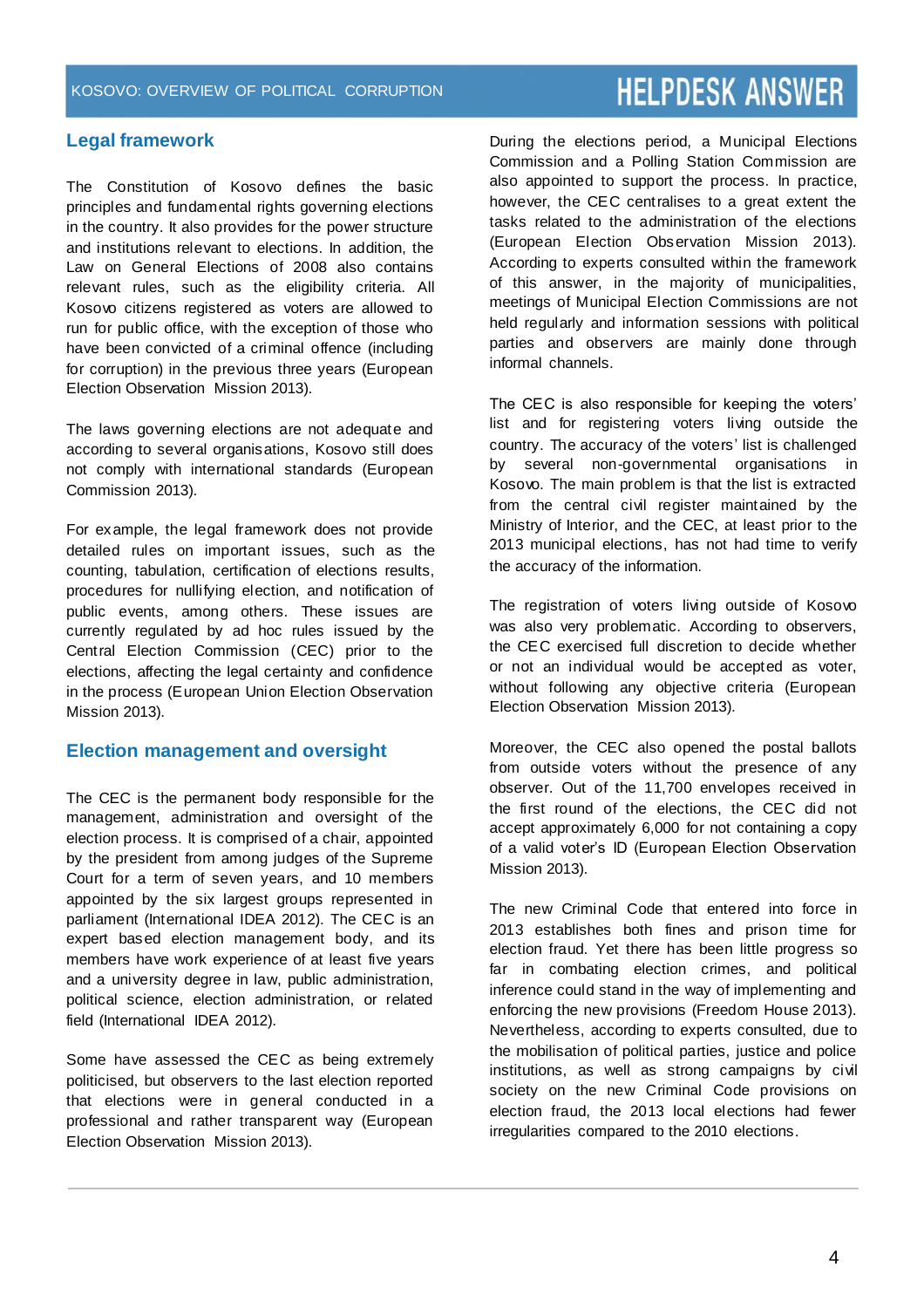#### 3. PARTY FINANCING

#### **Overview**

The funding of political parties is an important element of democracy and essential so that parties can carry out their activities throughout the year and during election periods. However many problems may arise if companies and influential individuals use contributions to political parties to pursue their personal interests and influence policy decisions.

As in many other Balkan countries, in Kosovo political party funding is also problematic and prone to corruption. For instance, investigations conducted by journalists revealed that companies that had donated funds to political parties during their election campaign were the most likely to win government contracts (Freedom House 2013).

After five election campaigns, Kosovo is still adapting its legal framework to reduce the chances that companies and individuals unduly influence the electoral process. An amendment to the Law on Financing Political Parties promulgated in August 2013 addressed many of the legal shortcomings underscored by the European Commission as well as watchdog organisations (Kosova Democratic Institute/ Transparency International Kosova 2013; Group for Legal and Political Studies 2013). It is still to be seen whether the law will be effectively implemented and enforced.

Nevertheless, rules on political financing are still scattered across many and often contradictory laws, allowing the utilisation of double standards and making implementation and enforcement more complicated (European Union Election Observation Mission 2013).

#### **Legal framework**

As mentioned, the regulatory framework regarding political party funding in Kosovo is based on several laws which complement each other, such as the [2010 Law on Financing Political Parties,](http://www.kuvendikosoves.org/?cid=2,191,543) the [2011](http://www.kuvendikosoves.org/?cid=2,191,1058) and [2013](http://www.kuvendikosoves.org/?cid=2,191,1048) Laws on amending and supplementing the Law on Financing Political Parties, the Law on General Election in the Republic of Kosovo and further regulations approved by the CEC.

Political parties are allowed to receive contributions from natural persons (not exceeding 2,000 euro per year) and from legal entities (not exceeding 10,000 euro per year).

There is a ban on donations (including in-kind contributions) from government institutions, foreign contributors, state-owned enterprises, and anonymous contributors. The 2013 amendment to the Law on Financing Political Parties extended the ban to private enterprises while they are in a contractual relationship with the government for the provision of goods and services and for three years after the end of the contractual relationship.

Article 11 of the Law on Financing Political Parties prohibits contributions by non-governmental organisations, trade unions, charitable organisations, as well as religious organisations, foundations, institutes or other similar bodies created by political parties or somehow related to political parties. Direct donations to individual candidates are also forbidden.

The 2013 amendment also established that every political party is required to open a single bank account through which all transactions should be made.

Moreover, political parties are entitled to public funding that is distributed directly from the annual budget based on the number of seats a party holds. This grant can be used to finance pre-election and election activities, finance the Assembly's parliamentary groups and other regular activities in which political parties are involved.

The Electoral Law sets limits to political parties' expenditures. Political parties are allowed to spend the maximum amount of 500 euro per 1,000 voters (European Union Election Observation Mission 2013).

Political parties in Kosovo are obliged to submit their financial reports during the electoral campaigns and, in addition, submit the annual financial reports outlining all financial activities during the year.

Annual financial reports should include information on (i) income sources, including the contact details and name of the contributor, date and amount of contribution; (ii) expenditures, including all invoices irrespective of the amount (prior to the 2013

### **HELPDESK ANSWER**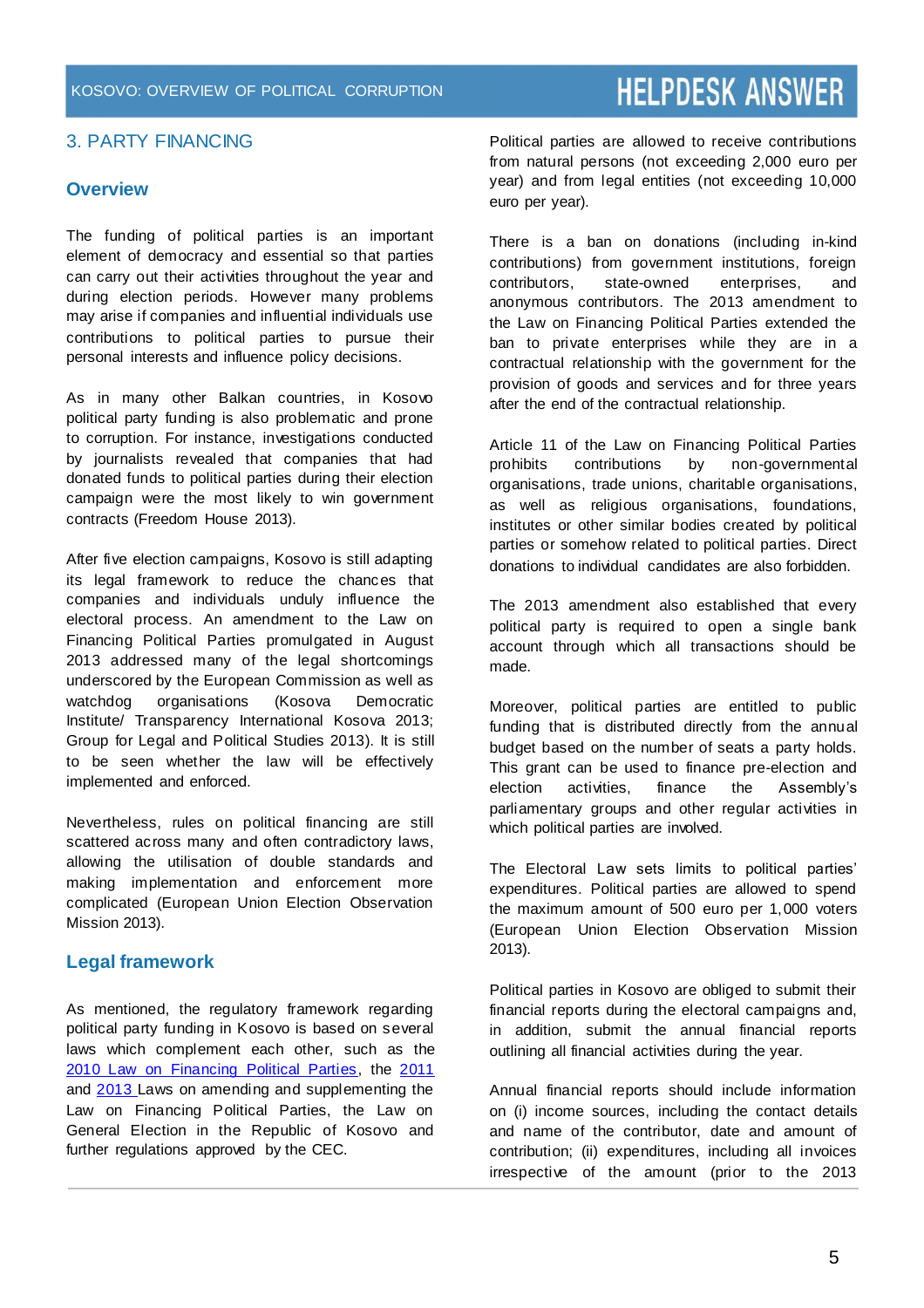amendment only invoices exceeding 100 euros had to be disclosed, which according to watchdog organisations could allow political parties to manipulate the information reported on); and (iii) bank statements, according to Article 15 of the Law on Political Parties.

The 2013 amendment also introduced the requirement for political parties to publicise both annual financial reports and campaign disclosure reports on their website and publish a short summary on national newspapers in a timely manner, according to Article 15. Annual reports and the final audit reports should also be made available by CEC on their website.

#### **Oversight body and sanctions**

The CEC is tasked with receiving all financial reports from political parties (annual and campaign reports), but they are verified by external auditors according to accounting standards applicable in Kosovo. These external auditors are selected by the Assembly through an open public invitation, according to Article 19 of the Law on Political Parties.

The sanctions in place until the amendment of the law were assessed as symbolic and not dissuasive (Kosova Democratic Institute/ Transparency International Kosovo 2013). In 2013, the government increased and expanded the type of sanctions for non-compliance with the rules on party financing. For instance, according to Article 21, political parties that fail to submit their annual reports may receive a fine or lose the eligibility to benefit from public subsidies in the subsequent year. The failure to publish annual reports is also penalised with a fine of up to 5,000 euros. In addition, political parties may be fined twice the value received if they accept donations from prohibited sources, and contributors (natural or legal persons) who provide donations in contradiction of the law may also be penalised. Finally, if funds are misused by a candidate or political party and if the candidate is elected, his/ her mandate can be taken.

#### **Implementation**

While the legal framework governing the funding of political parties has improved in the past years, the appropriate implementation and enforcement of the law remains a serious problem.

Studies conducted by civil society organisations have shown that political parties have systematically failed to comply with the law. For instance, between 2009 and 2011, many political parties did not submit detailed and complete annual accounts as requested by the law. They have also failed to comply with the rules, with political parties receiving donations in contravention with the law (Group for Legal and Political Studies 2013).

According to a study conducted by the Kosovo Democratic Institute, political parties often do not reveal the name of contributors and in-kind donations are usually underreported or not reported at all (Kosova Democratic Institute 2013). In addition, according to information from the 2009 and 2010 audit reports, political parties also failed to submit invoices and receipts to confirm their financial data (Group for Legal and Political Studies 2013).

Studies also point to major discrepancies between the figures reported by political parties in the electoral and annual financial reports (Kosova Democratic Institute 2013; Group for Legal and Political Studies 2013).

The accuracy of the information provided by political parties is difficult to verify, and the fact that reporting is not done on a standardised format makes verification more difficult (Kosova Democratic Institute 2013).

#### 4. IMMUNITY

#### **Overview**

Immunities are important to protect members of parliament, the president and other government officials from politically motivated prosecutions. However, to avoid the misuse of this privilege by high-level officials it is instrumental that immunity rules are interpreted in the narrow sense. Politicians and other members of the government need to be protected from prosecution in the exercise of their functions, but this protection should not extend to include other (criminal) offences unrelated to the exercise of public office. Limits to immunity may also include the possibility of prosecution by a specific court or upon approval of the parliament, for example.

### **HELPDESK ANSWER**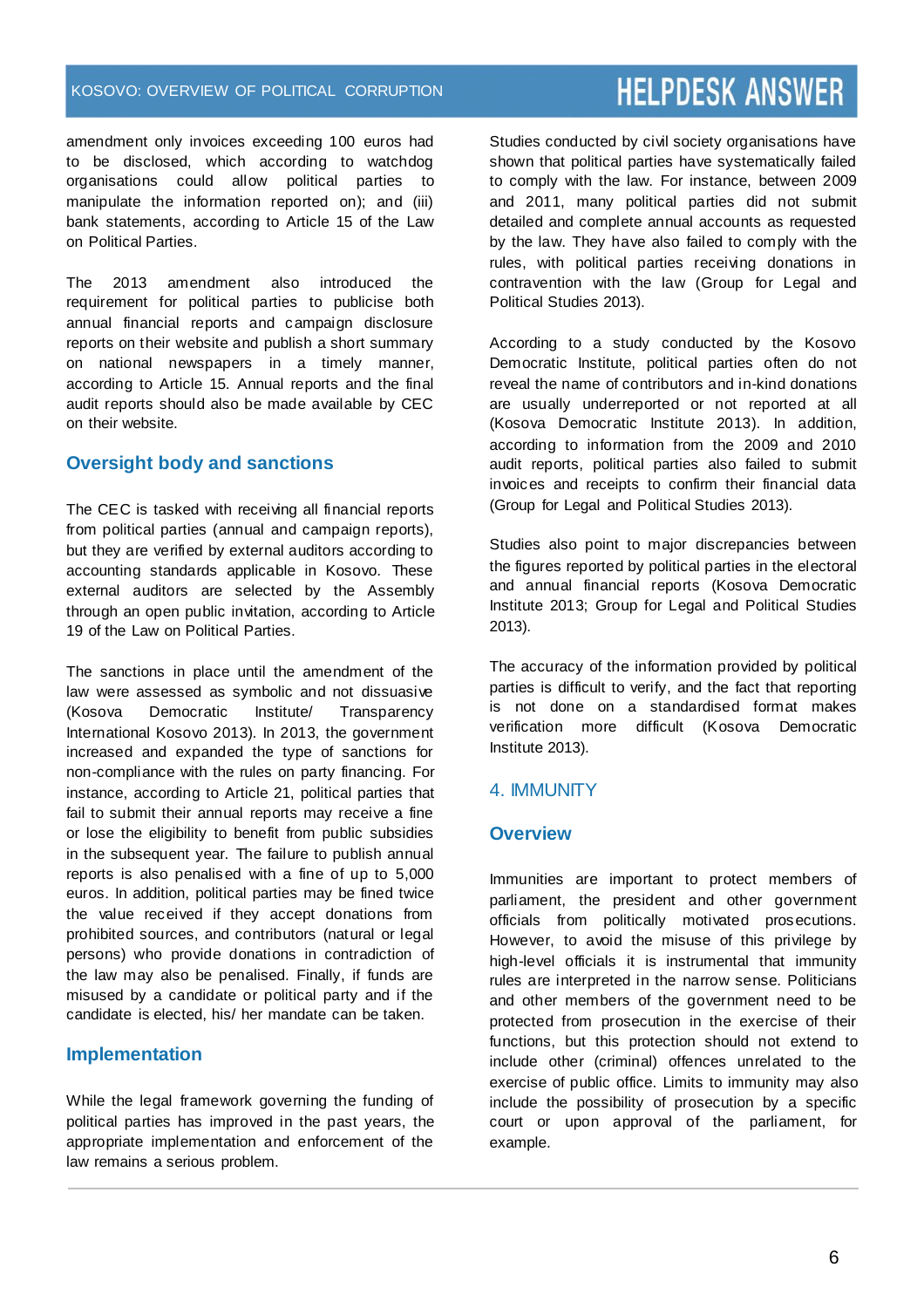#### **Legal framework**

The Constitution establishes that members of parliament, the president, members of the government, judges, and judges of Constitutional Court are immune from prosecution, civil law suit and dismissal for actions and decisions within the scope of their responsibilities. In the case of elected office, the immunity will cease at the end of the mandate.

The immunity of members of the Assembly has been largely debated in Kosovo. In 2011, the Constitutional Court decided that the immunity of members of the Assembly and of the president should not prevent their criminal prosecution for actions taken outside of their responsibilities. Members of the Assembly can be arrested or detained when not performing their duties (such as committee meeting and plenary).

However, when performing their duties, members of the Assembly can only be arrested, detained or prosecuted with the consent of the majority of the Assembly members (Council of Europe 2013).

The immunity of members of the Assembly can be lifted by the Assembly upon the request of the public prosecutor (Council of Europe 2013).

#### **Implementation**

According to the Council of Europe, the rules concerning immunity per se are not considered as an obstacle to fighting corruption in Kosovo. However, rules regarding the time limit for investigations in relation to immunities could be a problem. The Council of Europe has thus recommended the Kosovar authorities to take the necessary steps to ensure that the period where investigations cannot be carried out due to immunity is not considered in the limited period for investigation (Council of Europe 2013).

#### 5. CODES OF CONDUCT FOR **POLITICIANS**

#### **Overview**

Codes of conduct are a valuable tool used throughout the world to establish standards for ethical and appropriate behaviour in public administration (Transparency International 2012).

In Kosovo, the [Rules of Procedure of the Assembly](http://assembly-kosova.org/common/docs/T-_Rregullorja_Kosoves-29%20prill%202010-anglisht.pdf) (RPA) of 2010 contains a code of conduct for members of the Assembly (Annex 3).

Other politicians in the country are not governed by a code of ethics or conduct. A draft law on the [Government of Kosovo](http://www.kuvendikosoves.org/common/docs/ligjet/Draft%20law%20on%20government%20of%20Kosovo.pdf) tabled in 2011 establishes that members of the government should perform according to the highest ethical standards and comply with the Code of Conduct for Government Members, which shall be issued by the government within six months of entry into force. However, the law is still pending approval.

#### **Legal framework**

According to the code of conduct for members of the Assembly, members are expected to follow the principles of selflessness, integrity, objectivity, accountability, openness, honesty, and leadership.

The code also sets rules regarding (i) voting restrictions: members are not allowed to take part in decisions that could result in financial benefits to themselves; (ii) paid advocacy: members are prohibited from initiating a bill or any proceeding in return for payment or other benefit; (iii) conflicts of interest: members have to orally declare their interests and those of close relatives in matters being discussed by the Assembly, and in addition they have to provide a written declaration of interests related to employment, directorships, consultancy contracts, financial sponsorships, or other gifts to the president of the Assembly within 30 days of taking office and whenever changes occur.

#### **Implementation**

The Helpdesk has not found any assessment of how the code is implemented and enforced. According to experts consulted within the framework of this query, the Assembly of Kosovo does not have any mechanism in place to monitor the implementation of the code of conduct.

#### 6. CONFLICT OF INTEREST RULES

#### **Overview**

The prevention of conflict of interest is instrumental to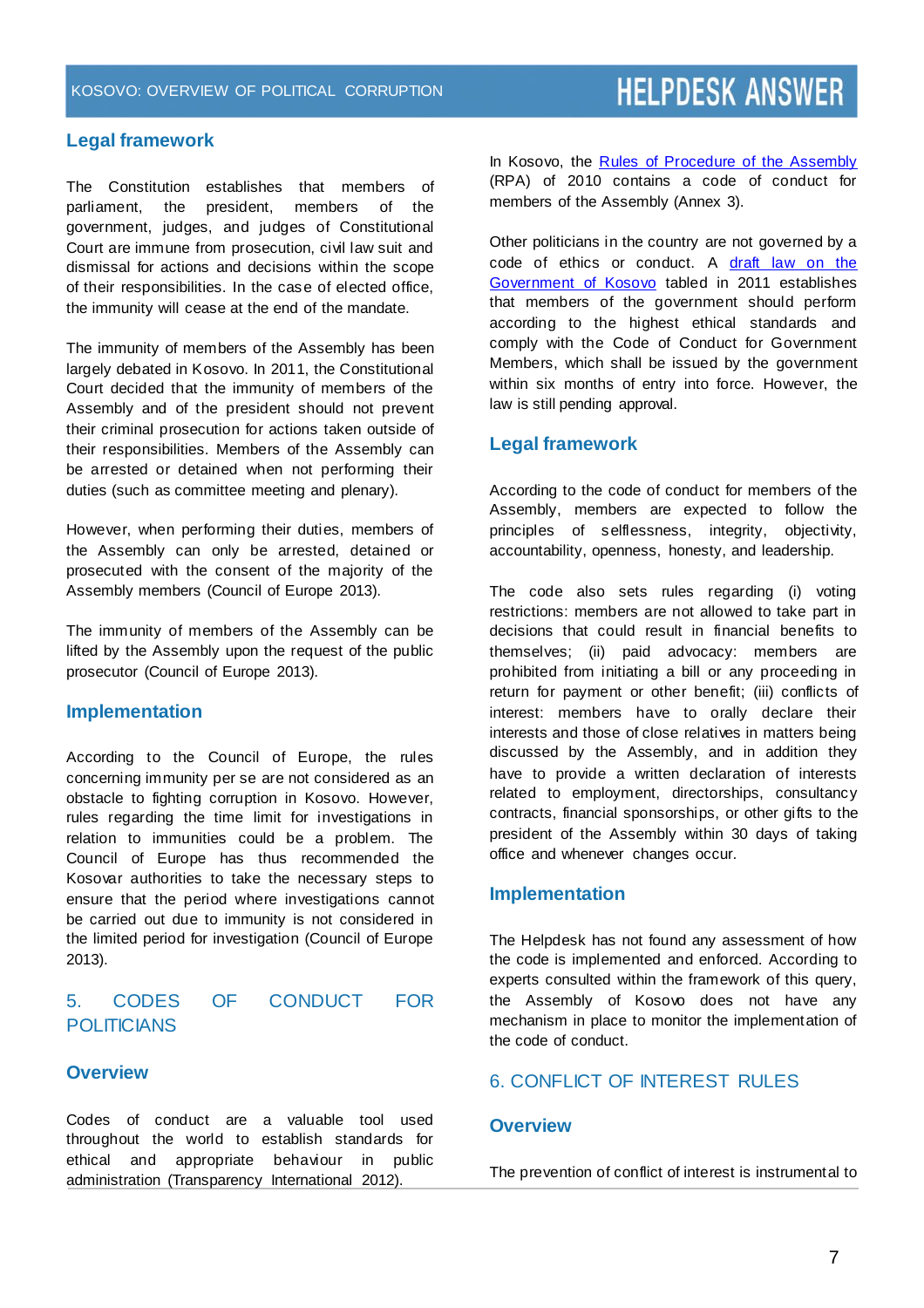ensure that public office is not abused for private gain. In Kosovo the issue is of particular importance given that often, the division between the political and economic elite is rather blurred and the use of personal connections for economic gain is considered a fairly acceptable practice (UNODC 2013).

For instance, respondents to a survey conducted among businesses in Kosovo shows that approximately 50 per cent of those surveyed consider the use of relationships and personal contacts in public institutions for speeding up business-related procedures to be acceptable. Of those surveyed 30 per cent consider it acceptable to use public resources for private benefit or to perform public functions while having an interest in private companies. Likewise, around 30 per cent consider performing multiple public functions simultaneously to be acceptable (UNODC 2013).

Kosovo has a law on preventing conflicts of interest that cover all elected politicians and officials in highranking positions. The law first approved in 2009, has been amended in 2011, but serious loopholes that hamper its implementation still exist as discussed in the next section.

On 14 November 2013, the Assembly of Kosovo adopted in the first reading the draft Law on Amending and Supplementing the Law on Prevention of Conflict of Interest in Exercise of Public Function (Eulex 2014). The new amendment is an attempt to bring more clarity to the provisions in place so far.

#### **Legal framework**

The Law on Prevention of Conflict of Interest in the Discharge of Public Functions (Law n. 04/L-051) defines the rules, subjects, responsibilities and competencies required for the identification, treatment and solution of cases of conflict of interest.

The law covers senior public officials, including officials occupying elected offices and those in appointed positions (for a complete list, see Article 4).

According to the law, senior officials are obliged to prevent and solve situations of conflict of interest. In cases of doubt, she/ he should consult his/ her manager or the Anti-Corruption Agency. The

manager can require a case-by-case self-declaration of officials' interests at any time.

The law also defines a list of actions that are prohibited as well as the incompatibilities with the discharge of public function. For instance, officials are not allowed to solicit/ receive rewards to compensate for their decisions, influence public procurement processes, influence the decisionmaking of the legislative, judicial or executive entities, and take actions that benefit his personal interest or the interest of trusted persons, among others (Article 9). In addition, senior public officials cannot be managers of private enterprises.

The law also sets restrictions on post-public employment. Senior officials are not allowed for the period of one year to be employed or appointed to managing positions or to be involved in the control of public or private enterprises if their tasks while in office were connected to monitoring or controlling business activities of those enterprises (Article 17).

#### **Oversight and sanctions**

The Anti-Corruption Agency monitors and prevents cases of conflict of interest. The agency is responsible for assessing whether a situation is considered a conflict of interest as well as to verify whether senior officials do not exercise incompatible activities. Administrative procedures are initiated upon the request of the senior officials and the approval of his/ her manager or on the basis of denunciations/ notifications. All decisions regarding conflicts of interest are published on the agency's website.

The non-compliance with the Law on Conflict of Interest is considered as a minor offence and does not incur criminal liability. Violations to the law are punishable with a fine between 500 and 2,500 euros or a prohibition on exercising public functions from a period of three to 12 months. However, the new Criminal Code that entered into force in 2013 includes the non-compliance with conflict of interest rules among its offences.

#### **Implementation**

The Law on Prevention of Conflict of Interest has several loopholes that hamper its enforcement. For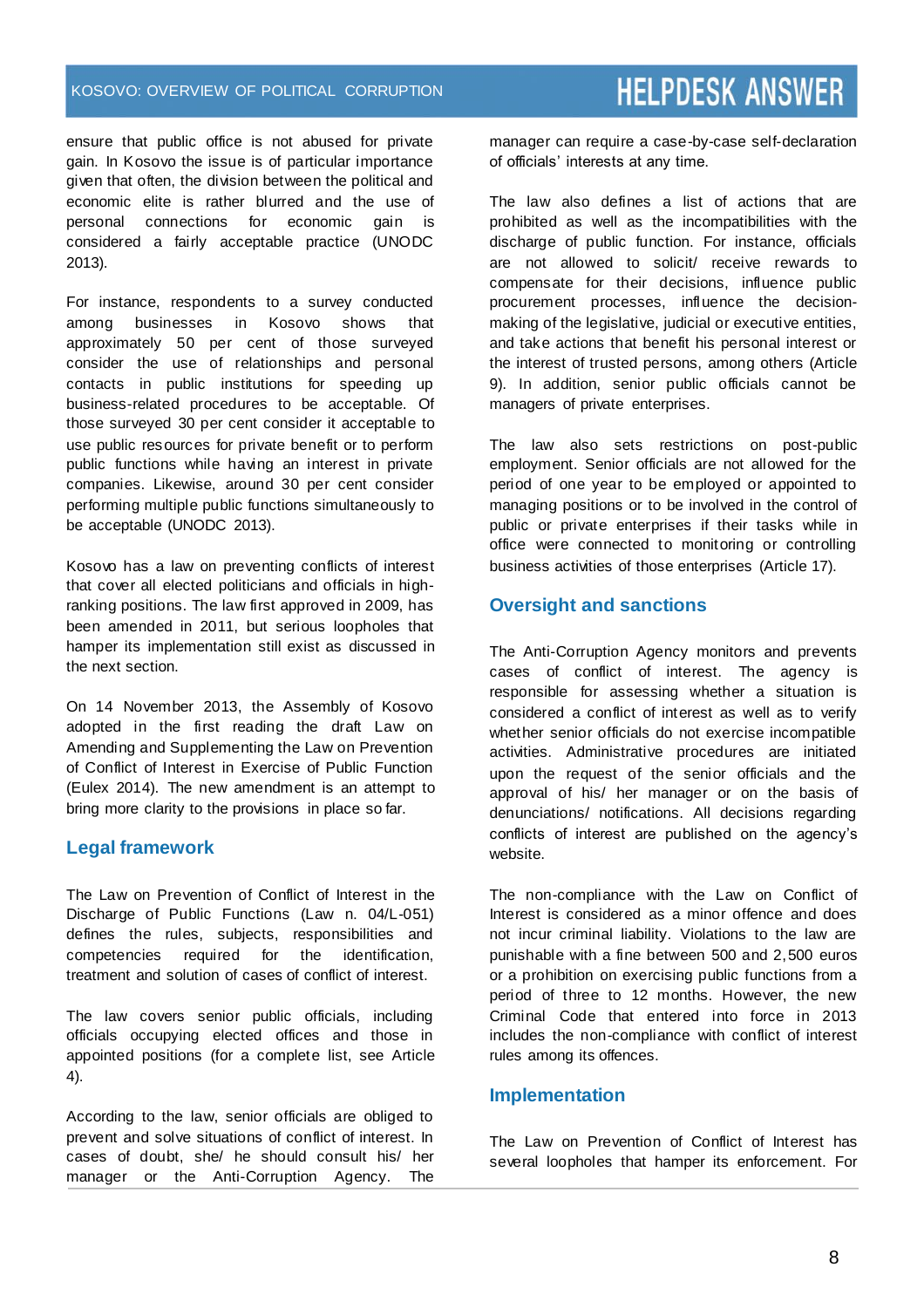#### KOSOVO: OVERVIEW OF POLITICAL CORRUPTION

instance, senior public officials are not required to systematic declare potential conflicts of interest. The law leaves to their discretion the decision to look for advice or declare a situation that could be in conflict with their role in the public office. The law also fails to establish timeframes for officials to declare their interests, or for the Anti-Corruption Agency to analyse/ provide opinion of specific cases and publish the reports online. In addition, there is no timeline within which competent bodies should follow up on the requests of the Anti-Corruption Agency.

The amendment to the law currently being discussed in the Assembly establishes clear deadlines for these procedures.

In addition to the loopholes discussed, assessments have shown a weak implementation and enforcement of the law. For instance, according to Global Integrity, there have been several cases where senior officials have joined the private sector immediately after leaving public office and contravention to Article 17 of the law (Global Integrity 2011).

According to the latest annual report published by the agency related to the activities conducted in 2012, 869 public officials (approximately 25 per cent) exercised more than two functions, and six of them exercised five functions simultaneously (Kosovo Anti-Corruption Agency 2013). There are also cases of officials who continue to exercise private activities in spite of a declared incompatibility (European Commission 2013).

The European Commission also highlights that senior officials have failed to self-declare their interests on a case-by-case basis as required by the law (European Commission 2013).

#### 7. ASSET DECLARATION RULES

#### **Overview**

The disclosure of income and assets allows government agencies, civil society and the media to detect possible instances of illicit enrichment by public officials. It is instrumental that oversight bodies have clear rules; allowing for the verification of information declared and that those are made available to the public.

In Kosovo, there are legal provisions requiring senior public officials to declare their assets and properties as well as regulating the gifts received by them. The law is not effectively enforced, however, and the accuracy of the information declared is rarely verified.

An amendment to the law aiming at closing loopholes and strengthening its implementation and enforcement was approved in its second reading by the Assembly in March 2013.

#### **Legal framework**

The Law on Declaration, Origin, and Control of Property of Senior Public Officials and on Declaration, Origin, and Control of Gifts of all Public Officials (Law n. 04/L050) establishes that all elected officials, heads of departments/ agencies, individuals in appointed positions, judges, prosecutors and their relatives are required to declare their properties, including information on real state, movable property of value of over 5,000 euro (the new law proposes to reduce the value to 3,000 euro), possession of shares in commercial enterprises, savings in financial institutions, annual revenues.

Declaration should be filled within 30 days when taking over a public office, annually by 31 March upon request of the Anti-Corruption Agency, and within 30 days of leaving public office.

These declarations are [published](http://www.akk-ks.org/?cid=2,115) on the website of the Anti-Corruption Agency within 60 days of the deadline for submission.

With regards to gifts, the law foresees that public officials are prohibited from receiving gifts or other favours that may influence his/ her decision in the exercise of public duty. Protocol gifts and casual gifts, if not in cash, are acceptable (Article 11).

All protocol and casual gifts, their value as well as the names of the individuals giving the gift should be recorded in an appropriate gift register and kept by the public body where the public official exercises his/ her duties. Copies of the registry should be submitted to the Anti-Corruption Agency annually (Article 12).

The register of gifts is public and can be accessed upon request without any cost.

#### 9

# **HELPDESK ANSWER**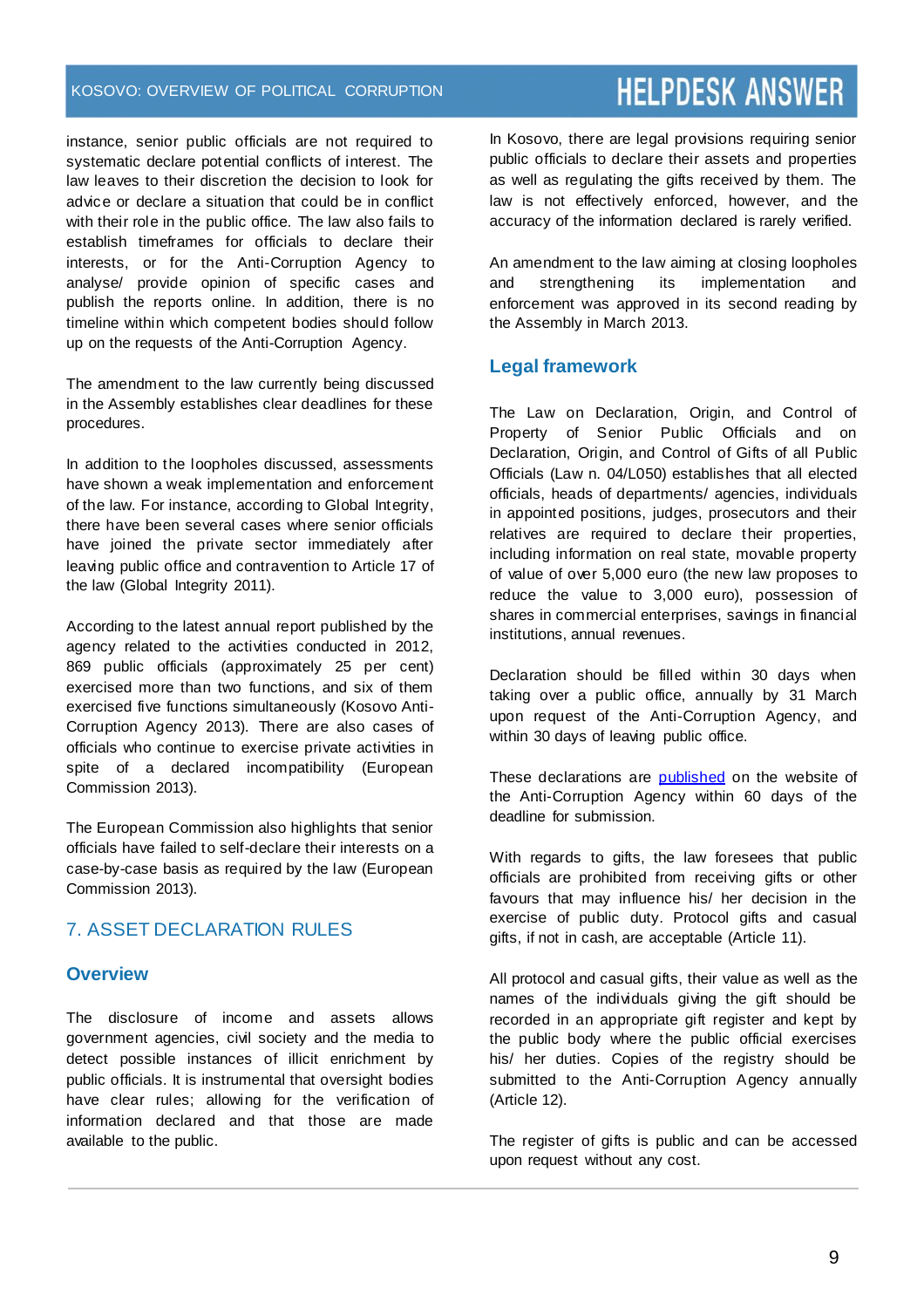#### **Oversight and sanctions**

The Anti-Corruption Agency oversees the assets of senior public officials and their relatives. The agency should conduct a formality check as well as a detailed control to verify the accuracy of the information disclosed. To facilitate the verification process, the law determines that banks and other institutions are obliged to provide data related to accounts, deposits, and other transactions carried out by senior public officials and their relatives.

According to the law, the failure to submit the declaration of properties and assets is considered an administrative offence, punishable with a fine (1,000 to 2,500 euro). Sanctions may also include prohibition from exercising public functions for a period of one year.

As is the case with conflicts of interest, the Criminal Code that entered into force in 2013 also established a criminal offence for the failure to submit accurate information regarding assets and properties. Therefore, as of 2013, the failure to declare assets is punishable with imprisonment (three to five years) and/ or a fine. The names of public officials who fail to declare their assets in a timely manner are published on the agency's website.

The Anti-Corruption Agency is also responsible for monitoring the receipt of gifts submitted by public bodies.

#### **Implementation**

Implementation and enforcement of the rules on asset declaration remain a challenge. While improvements with regard to the Anti-Corruption Agency's verification process took place, resulting in officials who failed to accurately disclose their properties being referred to the prosecutor's office, de facto punishment is still lacking (European Commission 2013).

According to civil society organisations, the agency also lacks the appropriate resources and mechanisms to fully audit the declarations submitted by senior public officials (Kosovo Democratic Institute in The Journal of Turkey Weekly 2013).

During 2012, the great majority of senior public

officials (close to 92 per cent) declared their assets upon taking office. Nevertheless, elected and appointed officials working at the local level seem to be more reluctant in complying with the law. In 2012, only 60 per cent of officials from municipalities declared their assets (Kosovo Anti-Corruption Agency 2013). As of February 2014, following the 2013 municipal elections, approximately 80 per cent of the newly elected and appointed officials had declared assets (Independent Balkan News Agency 2014).

In 2012, the Anti-Corruption Agency started violation proceedings against 306 senior public officials out of the 3,656 officials who are required to declare assets. Final decisions are still pending in the great majority of cases, but in some of them first instance judgments have already acquitted the defendants. The majority of fines that have been imposed were reduced after the appeal. An overview of the cases is available in Annex B of the annual report (Kosovo Anti-Corruption Agency 2013).

The Anti-Corruption Agency also conducted a full analysis of 20 per cent of the declarations received (covering 800 senior public officials), including comparisons across years and with the salaries declared by member of the Assembly. The analysis found significant changes in the declaration in 149 cases and in nine of them changes were in the value of millions (Kosovo Anti-Corruption Agency 2013).

With regard to the registry of gifts submitted to the agency, according to the Global Integrity Report, the Anti-Corruption Agency does not have the means to verify the accuracy of the information disclosed (Global Integrity Report 2011).

#### 8. REFERENCES

Balkan Insight. 2013. "Kosovo Stages Mass Protests over Corruption".

www.balkaninsight.com/en/article/kosovo-stages-massprotest-against-thievery

Bertelsmann Foundation. 2014. "Bertelsmann Transformation Index – Kosovo Country Report 2008". www.bti-

project.de/uploads/tx\_jpdownloads/BTI\_2014\_Kosovo.pdf

Constitution of Kosovo. 2008. www.constituteproject.org/constitution/Kosovo\_2008.pdf